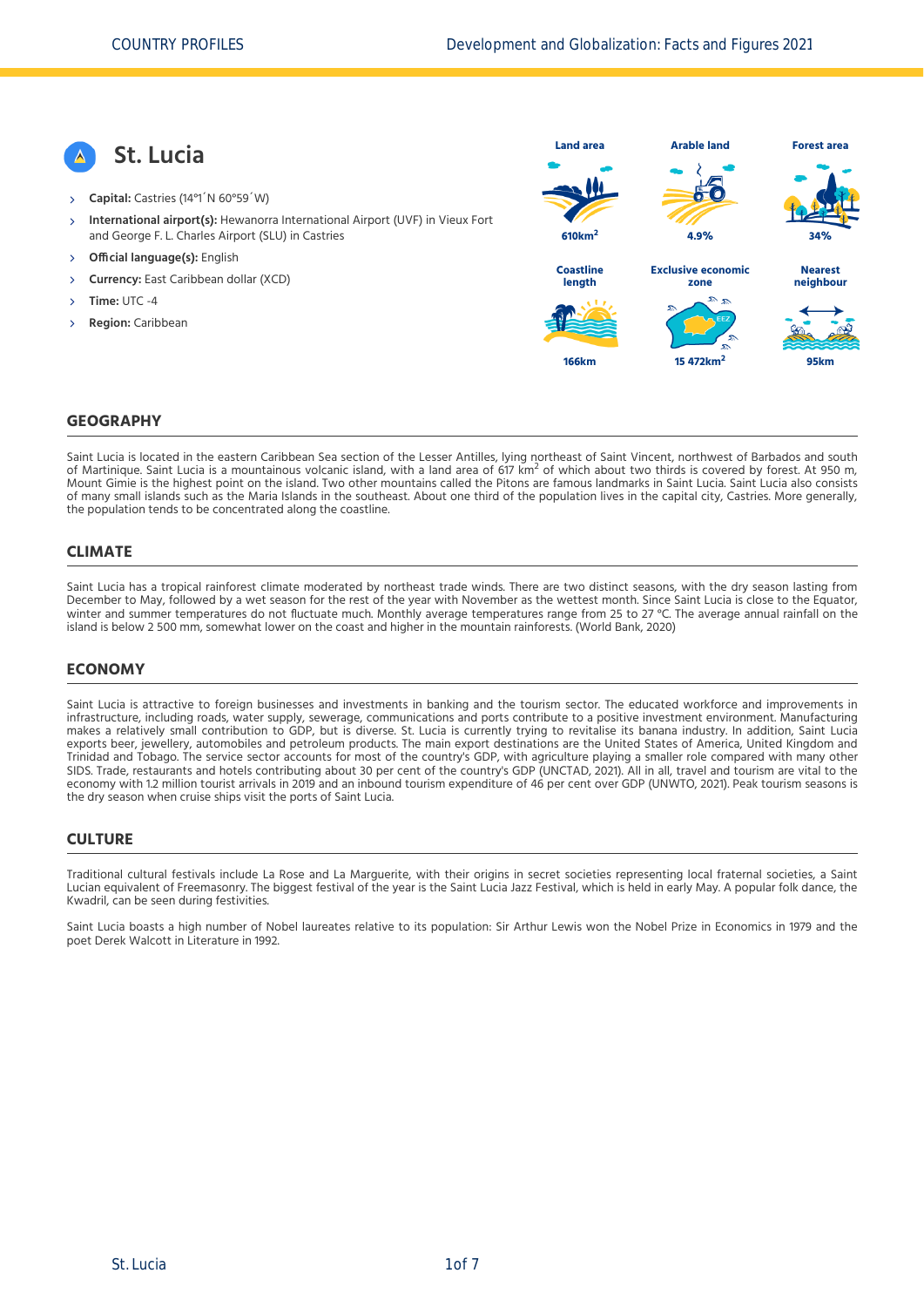## **ECONOMIC TRENDS**



St. Lucia 2 of 7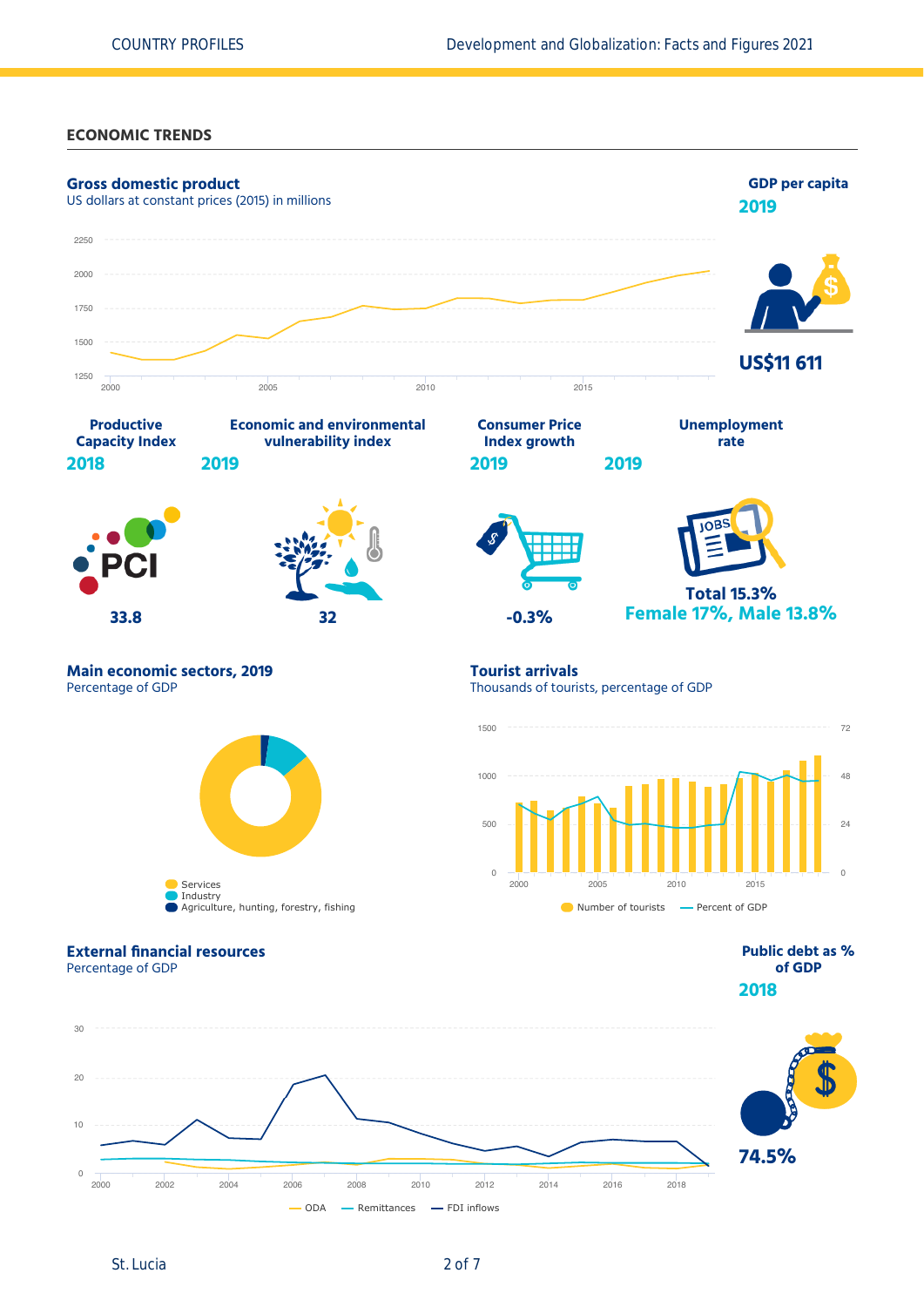## **MARITIME TRANSPORT**

#### **Fleet size**

Number of ships

| Ship type            | 2011 | 2019 |
|----------------------|------|------|
|                      |      |      |
| <b>Total fleet</b>   | 1407 | 1407 |
| Oil tankers          | 264  | 266  |
| <b>Bulk carriers</b> | 311  | 333  |
| General cargo        | 161  | 77   |
| Container ships      | 52   | 49   |
| Other types of ships | 619  | 682  |

# **Port performance**

Ranked by 2019 data within SIDS group

| Indicators                   | 2019   | <b>SIDS Ranking</b> |
|------------------------------|--------|---------------------|
| Number of port calls         | 1267   | 15                  |
| Median time in port (days)   | 1      |                     |
| Average age of vessels       | 18     | 11                  |
| Average size (GT) of vessels | 32.633 |                     |
|                              |        |                     |



**Container port throuput**

# **31 875 TEU**

## **Bilateral connectivity index, 2019** Top 5 partners



## **Liner shipping connectivity index** Maximum China Q1 2006=100



Q1 2006 Q1 2008 Q1 2010 Q1 2012 Q1 2014 Q1 2016 Q1 2018 Q1 2020  $rac{5}{01}$  2006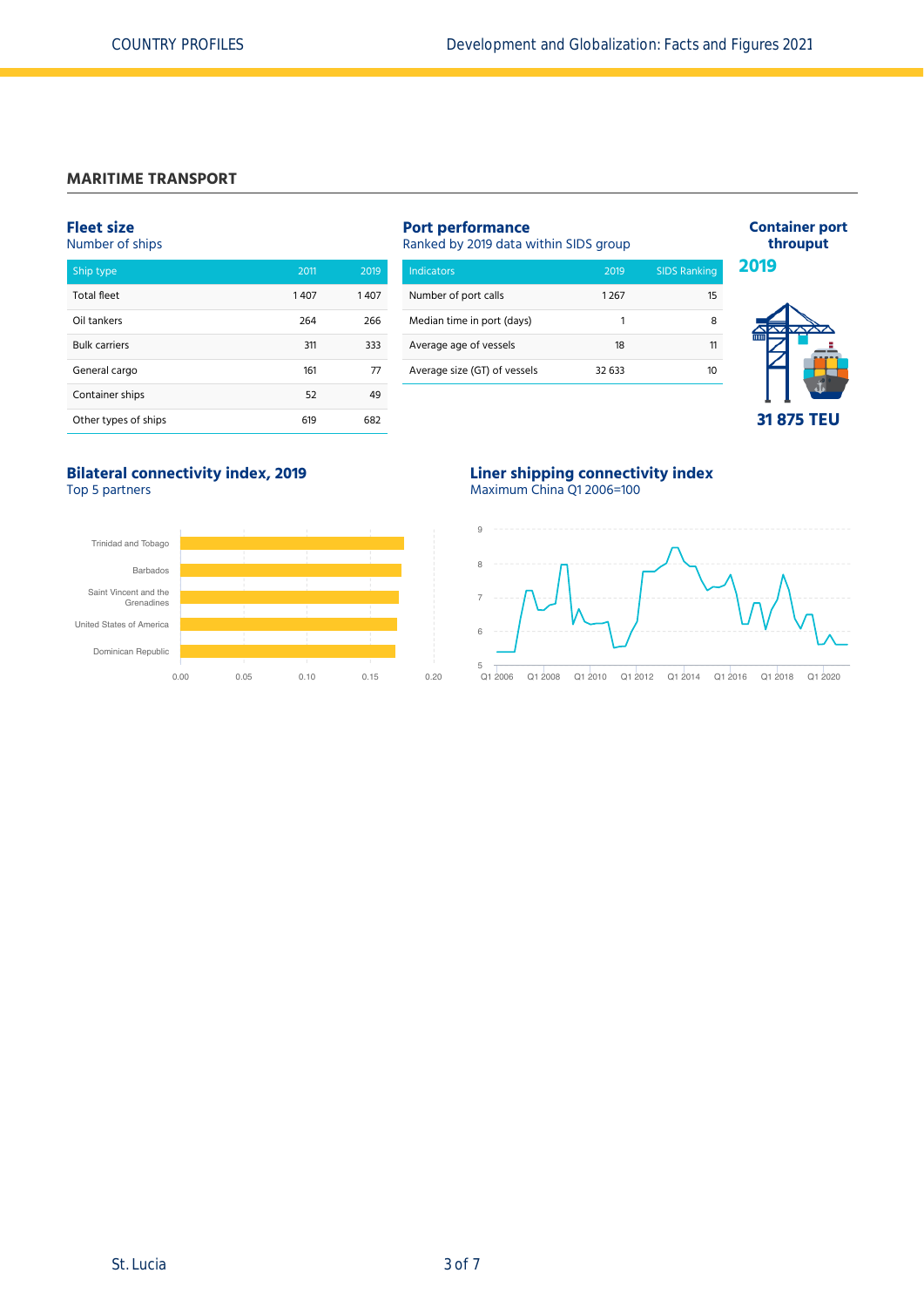## **POPULATION**

#### **Total population**

Thousands of people, share of urban population



**Life expectancy**

## **Population development indicators**

| Indicators                                    | Period | Value |
|-----------------------------------------------|--------|-------|
| Poverty headcount (% of population)           |        |       |
| Human development index                       | 2018   | 0.8   |
| Human assets index                            | 2020   | 95    |
| Adult literacy rate (15+ years, both sexes %) |        |       |
| Gender inequality index                       | 2019   | 04    |



**Population**

**per km<sup>2</sup>**



**Dependency**

# **Age structure by gender, 2019**

Percentage of total population

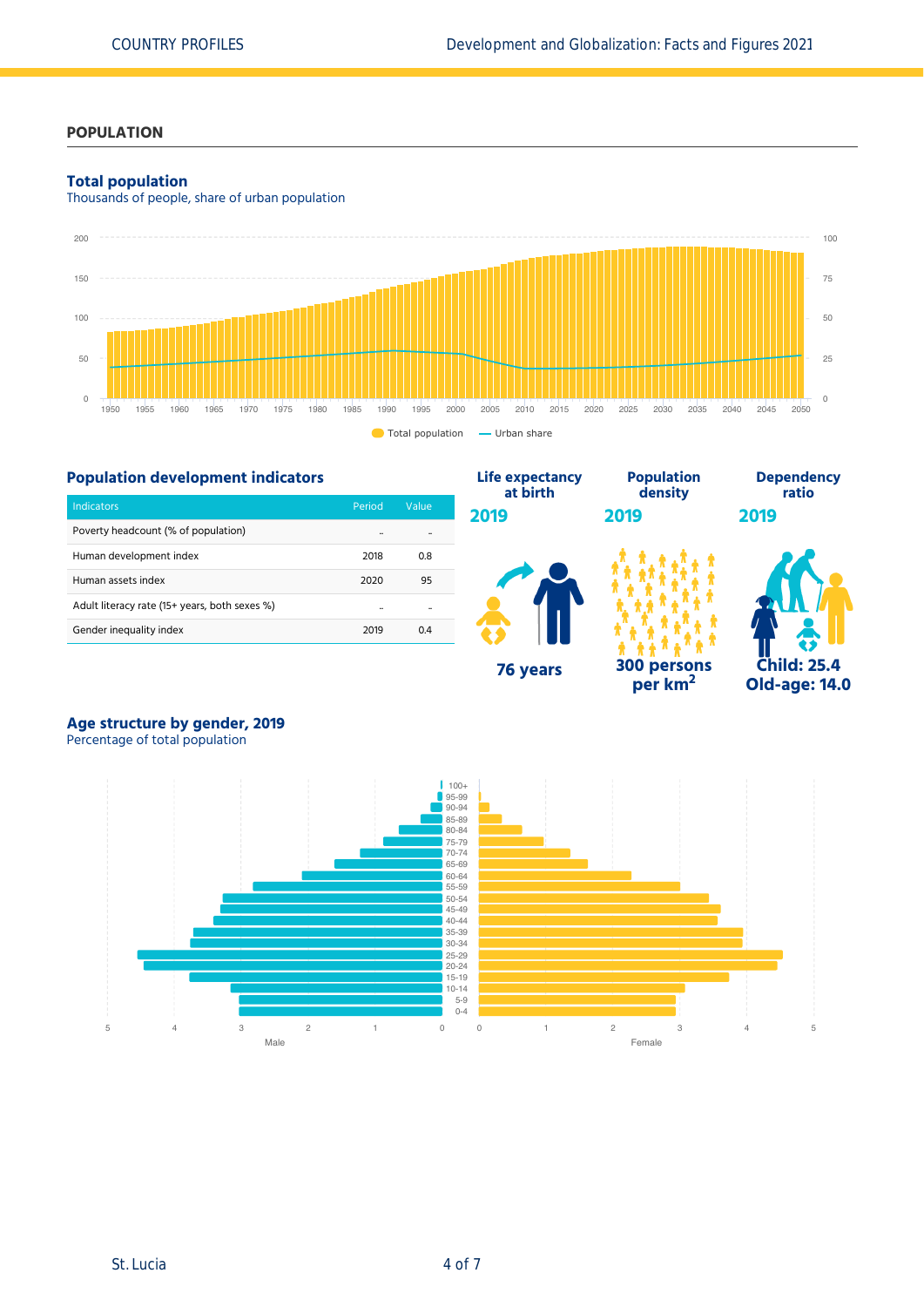## **INTERNATIONAL TRADE**

## **Merchandise and services trade**

US dollars in millions

| <b>Indicators</b>   | 2005 | 2010 | 2015 | 2019 | 2019 (% of GDP) |
|---------------------|------|------|------|------|-----------------|
| Merchandise exports | 64   | 215  | 180  | 82   | 3.9             |
| Merchandise imports | 486  | 662  | 570  | 598  | 28.2            |
| Services exports    | 436  | 370  | 867  | 1103 | 52              |
| Services imports    | 177  | 204  | 335  | 412  | 19.4            |
|                     |      |      |      |      |                 |



## **Top 5 partners in merchandise trade, 2019**

Exports in millions US dollars



### **Merchandise exports by product group, 2019**



## **Services exports by category, 2019**

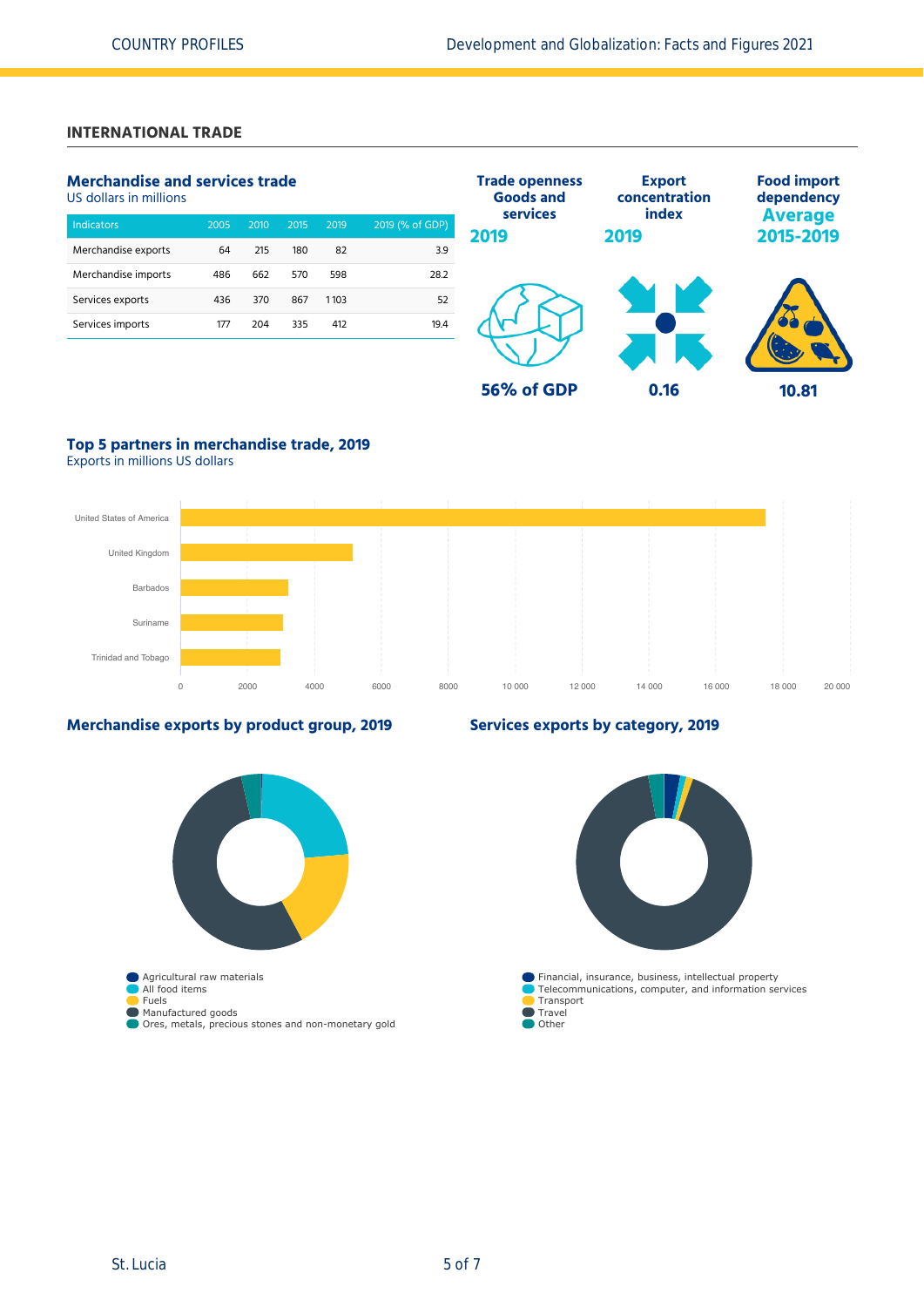#### **ENVIRONMENT**



## **INFORMATION AND COMMUNICATIONS TECHNOLOGY**